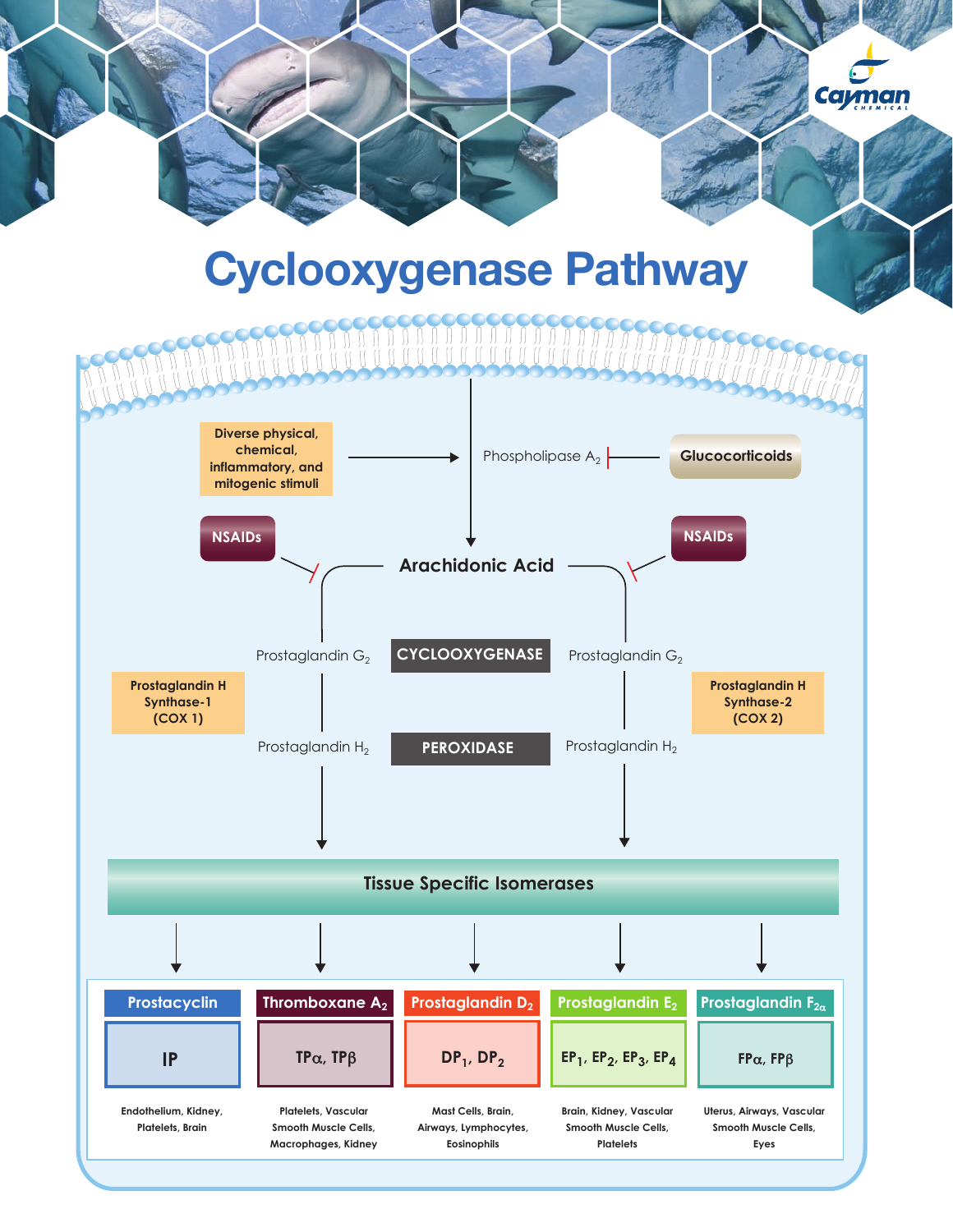### **Prostacyclin**

Prostacyclin (Prostaglandin I<sub>2</sub>; PGI<sub>2</sub>) is formed from arachidonic acid primarily in the vascular endothelium and renal cortex by sequential activities of COX and prostacyclin synthase. PGI<sub>2</sub> is non-enzymatically hydrated to 6-keto  $PGF_{1\alpha}$  (t<sub>1/2</sub> = 2-3 minutes), and then quickly converted to the major metabolite, 2,3-dinor-6-keto PGF<sub>1 $\alpha$ </sub> (t<sub>1/2</sub>= 30 minutes). Prostacyclin was once thought to be a circulating hormone that regulated platelet-vasculature interactions, but the rate of secretion into circulation coupled with the short half-life indicate that prostacyclin functions locally. Estimates of systemic PGI<sub>2</sub> production have often been assessed by measurement of 6-keto  $PGF_{1\alpha}$  alone or in combination with 2,3-dinor-6-keto PGF<sub>1 $\alpha$ </sub>. However, the majority of 6-keto PGF<sub>1 $\alpha$ </sub> in urine is of renal origin with only 14% originating from plasma.



| Item No. | <b>Product</b>                                     | <b>Features</b>                                                                                                                                                                                                                                                                                                                                                                                                                                      |
|----------|----------------------------------------------------|------------------------------------------------------------------------------------------------------------------------------------------------------------------------------------------------------------------------------------------------------------------------------------------------------------------------------------------------------------------------------------------------------------------------------------------------------|
| 515211   | 6-keto<br>Prostaglandin<br>$F_{1\alpha}$ ELISA Kit | • Sample Types: Culture Medium   Plasma<br>Measure 6-keto PGF $_{1}$ levels down to 6 pg/ml<br>• Incubation: 18 hours   Development: 90-120 minutes  <br><b>Read:</b> Colorimetric at 405-420 nm<br>• Assay 24 samples in triplicate or 36 samples in duplicate<br>• <b>NOTE:</b> A portion of urinary 6-keto PGF <sub>1,0</sub> is of renal origin<br>• <b>NOTE:</b> It has been found that normal plasma levels of<br>6-keto $PGF_{1a}$ may be low |
| 501100   | Prostaglandin I<br>Metabolite<br>ELISA Kit         | • Sample Type: Urine<br>• Measure PGIM down to 120 pg/ml<br>• Convenient overnight format<br>• <b>NOTE:</b> A minimum of a 1:10 dilution is recommended<br>when assaying urine samples                                                                                                                                                                                                                                                               |

*Sample types not noted may still be assayed but have not been validated by Cayman Scientists*

#### Prostacyclin Pathway Reagents

| <b>Antibodies/Probes</b>                                                | <b>Agonists</b>                                        | <b>Antagonists</b>   | <b>Synthase</b><br><b>Inhibitor</b> |
|-------------------------------------------------------------------------|--------------------------------------------------------|----------------------|-------------------------------------|
| IP Receptor (human)<br><b>Polyclonal Antibody</b><br>10005518           | Prostaglandin I <sub>2</sub><br>(sodium salt)<br>18220 | CAY10441<br>10005186 | U-51605<br>16465                    |
| IP Receptor (mouse)<br><b>Polyclonal Antibody</b>                       | AFP 07 (free acid)<br>13626                            | CAY10449<br>10005913 |                                     |
| 160070                                                                  | <b>Beraprost (sodium salt)</b><br>18230                |                      |                                     |
| <b>Prostaglandin I Synthase</b><br><b>Polyclonal Antibody</b><br>160640 | <b>Iloprost</b><br>18215                               |                      |                                     |
| <b>Prostaglandin I Synthase</b><br><b>Monoclonal</b>                    | <b>NS-304</b><br>10010411                              |                      |                                     |
| Antibody (Clone isn-1)<br>160630                                        | <b>Carbaprostacyclin</b><br>18210                      |                      |                                     |
| <b>Prostaglandin I Synthase</b><br><b>Monoclonal Antibody</b>           | <b>Cicaprost</b><br>16831                              |                      |                                     |
| (Clone 3C8)<br>10247                                                    | Ciprostene (calcium salt)<br>18216                     |                      |                                     |
| <b>Prostaglandin I Synthase</b><br>(mouse) Polyclonal                   | <b>Treprostinil</b><br>10162                           |                      |                                     |
| <b>Antibody</b><br>100023                                               | <b>MRE-269</b><br>10010412                             |                      |                                     |
| <b>Anti-PGI</b><br>Synthase:SureLight <sup>®</sup> R-PE<br>16690        | Taprostene (free acid)<br>10011348                     |                      |                                     |

## Thromboxane  $A_2$

Thromboxane  $A_2$  (TXA<sub>2</sub>) is produced from arachidonic acid by many cells and causes irreversible platelet aggregation and vascular and bronchial smooth muscle contraction. TXA<sub>2</sub>, like most lipid mediators, is not a circulating hormone. It is formed in response to local stimuli and exerts its effects within a short distance of its biosynthesis. TXA<sub>2</sub> is rapidly hydrolyzed non-enzymatically to form thromboxane  $\mathsf{B}_2^{}$  (TXB $_2$ ). Although it is common to estimate TXA $_2^{}$  levels by measuring TXB<sub>2</sub>, most of the TXB<sub>2</sub> measured is due to *ex vivo* platelet activation or intra-renal production. Measurement errors are compounded by the fact that normal concentrations of circulating  $TXB<sub>2</sub>$  are extremely low (1-2 pg/ml), and highly transient ( $t_{1/2}$  = 5-7 minutes). To circumvent this problem, it is necessary to measure a metabolite that cannot be formed by platelets or by the kidney. TXB<sub>2</sub> may be metabolized by 11-hydroxy TX dehydrogenase to form 11-dehydro TXB<sub>2</sub>, or by β-oxidation to form 2,3-dinor TXB<sub>2</sub>. Infusion studies using  $TXB<sub>2</sub>$  have shown that both metabolites are formed equally, although 11-dehydro TXB<sub>2</sub> has a longer circulating half-life (t<sub>1/2</sub> = 45 minutes). Therefore, measurement of 11-dehydro TXB<sub>2</sub> in plasma or  $\overline{u}$ rine will give a time-integrated indication of TXA<sub>2</sub> production. The circulating half-life of 2,3-dinor TXB<sub>2</sub> is shorter (t<sub>1/2</sub> = 15 minutes). Therefore, measurement of 2,3-dinor  $TXB<sub>2</sub>$  will give a more episodic indication of  $TXA<sub>2</sub>$  production.

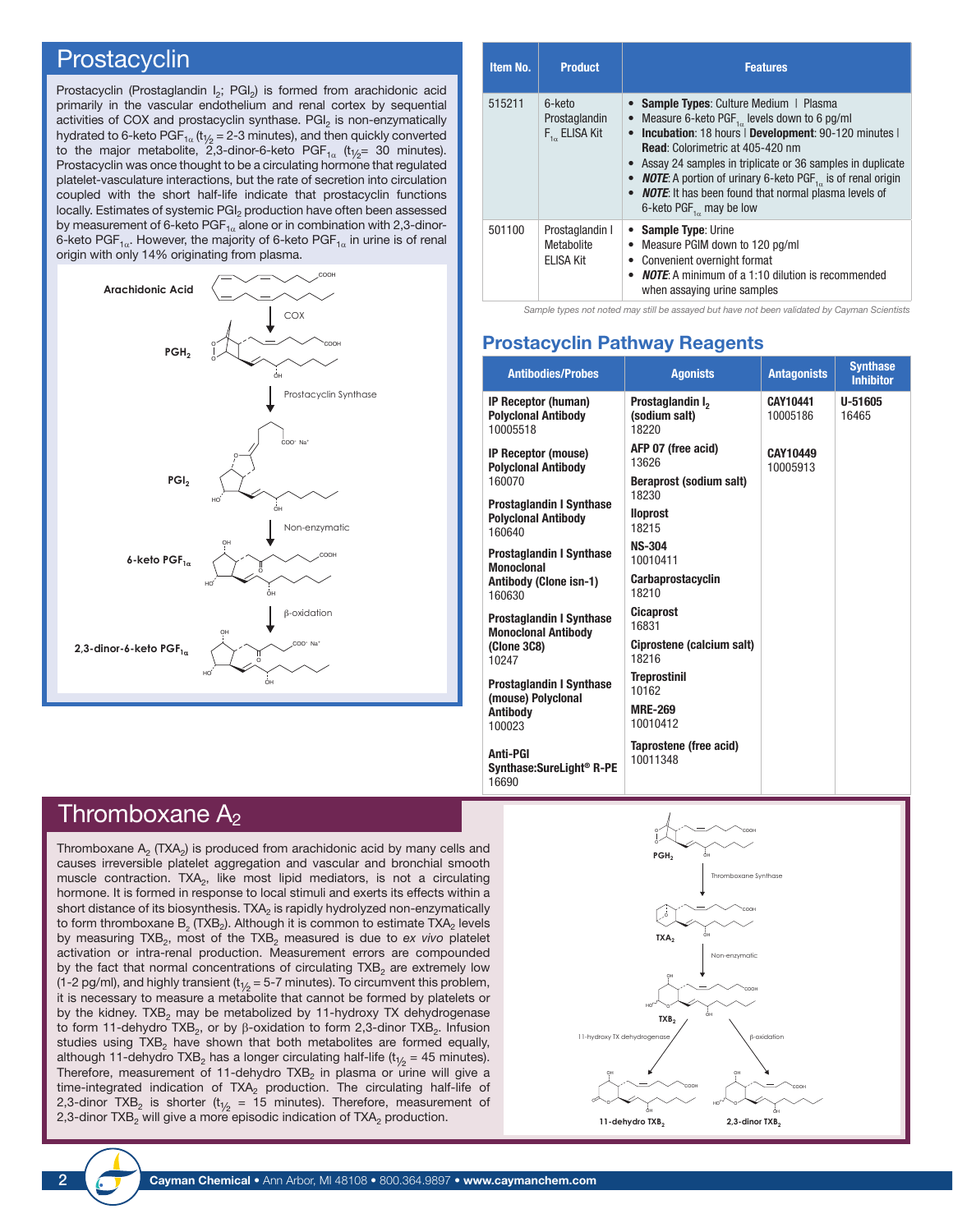## Thromboxane Pathway Reagents

| <b>Antibodies/Probes</b>                                                                                                                                                                                                                                                                  | <b>Agonists</b>                                                                                 | <b>Antagonists</b>                                                                                                                                                                                                                      | <b>Synthase Inhibitors</b>                                                                                       |
|-------------------------------------------------------------------------------------------------------------------------------------------------------------------------------------------------------------------------------------------------------------------------------------------|-------------------------------------------------------------------------------------------------|-----------------------------------------------------------------------------------------------------------------------------------------------------------------------------------------------------------------------------------------|------------------------------------------------------------------------------------------------------------------|
| TP Receptor (human) Polyclonal FITC Antibody 10012559<br>TP Receptor (human) Polyclonal Antibody 10004452<br>TP Receptor (mouse) Polyclonal Antibody 101882<br>Thromboxane B <sub>2</sub> 11-dehydrogenase Polyclonal Antiserum 160720<br>Thromboxane Synthase Polyclonal Antibody 160715 | Carbocyclic Thromboxane A, 19010<br><b>U-46619 16450</b><br><b>I-BOP 19600</b><br>U-44069 16440 | <b>I-SAP 19021</b><br><b>BAY-u3405 10156</b><br>SQ 29,548 19025<br>Seratrodast 9002014<br>S18886 14059<br>GW 627368X 10009162<br><b>BM 567 10155</b><br>CAY10535 10010396<br><b>AH 23848 (calcium salt) 19023</b><br>L-655,240 10011562 | <b>Furegrelate (sodium salt) 70540</b><br><b>Ozagrel 70515</b><br>1-Benzylimidazole 70510<br><b>BM 567 10155</b> |

## Thromboxane  $B_2$

A portion of TXB<sub>2</sub> measured in urine is of renal origin and does not represent systemic TXB<sub>2</sub> formation, thus selecting an appropriate assay for urinary TXB<sub>2</sub> is dependent on the application. The TX metabolite 11-dehydro TXB<sub>2</sub> is better suited for measurement of systemically produced TXB<sub>2</sub> in urine samples.

| Item No. | <b>Product</b>                                               | <b>Features</b>                                                                                                                                                                                                                                                                                                                                             |
|----------|--------------------------------------------------------------|-------------------------------------------------------------------------------------------------------------------------------------------------------------------------------------------------------------------------------------------------------------------------------------------------------------------------------------------------------------|
| 501020   | Thromboxane B <sub>2</sub> ELISA Kit                         | • Sample Types: Culture Medium   Serum   Urine<br>• Measure TXB, levels down to 5 pg/ml<br>. Incubation: 18 hours   Development: 90-120 minutes   Read: Colorimetric at 405-420 nm<br>• Assay 24 samples in triplicate or 36 samples in duplicate                                                                                                           |
| 10004023 | Thromboxane B <sub>2</sub> Express ELISA Kit - Monoclonal    | • Sample Types: Culture Medium   Serum   Plasma<br>• Measure TXB <sub>2</sub> levels down to 45 pg/ml<br>• Rapid assay; get results in under 4 hours<br>• Assay 24 samples in triplicate or 36 samples in duplicate                                                                                                                                         |
| 519510   | 11-dehydro Thromboxane B <sub>2</sub> ELISA Kit - Monoclonal | • Sample Type: Urine<br>• Assay 24 samples in triplicate or 36 samples in duplicate<br>• Incubation: 18 hours   Development: 60-90 minutes   Read: Colorimetric at 405-420 nm<br>• Assay 24 samples in triplicate or 36 samples in duplicate<br>• Detect 11-dehydro TXB <sub>2</sub> , a stable urinary metabolite of TXA <sub>2</sub> and TXB <sub>2</sub> |

*Sample types not noted may still be assayed but have not been validated by Cayman Scientists*

## Prostaglandin D<sub>2</sub>

Prostaglandin  $D_2$  (PGD<sub>2</sub>) is biosynthesized in the brain by a soluble, 26 kDa glutathioneindependent lipocalin-type PGD<sub>2</sub> synthase. This  $PGD<sub>2</sub>$  accumulates in the cerebrospinal fluid (CSF), where it induces physiologic sleep in rats and humans.  $PGD<sub>2</sub>$  is also synthesized in mast cells and leukocytes by a cellular, myeloid-type, glutathionedependent PGD synthase. This  $PGD_2$ , which is formed in intracellular and vascular compartments, is rapidly metabolized to 11β-PGF<sub>2α</sub>. Thus, urinary measurements of  $PGD_2$  synthesis are most appropriately focused on the measurement of 11β-PGF<sub>2α</sub>. Measurement of the parent eicosanoid  $PGD<sub>2</sub>$  is appropriate in the supernatants of cell cultures, where  $PGD<sub>2</sub>$  levels may reach several ng/ml, and in CSF, where concentrations of several hundred pg/ml have been measured.

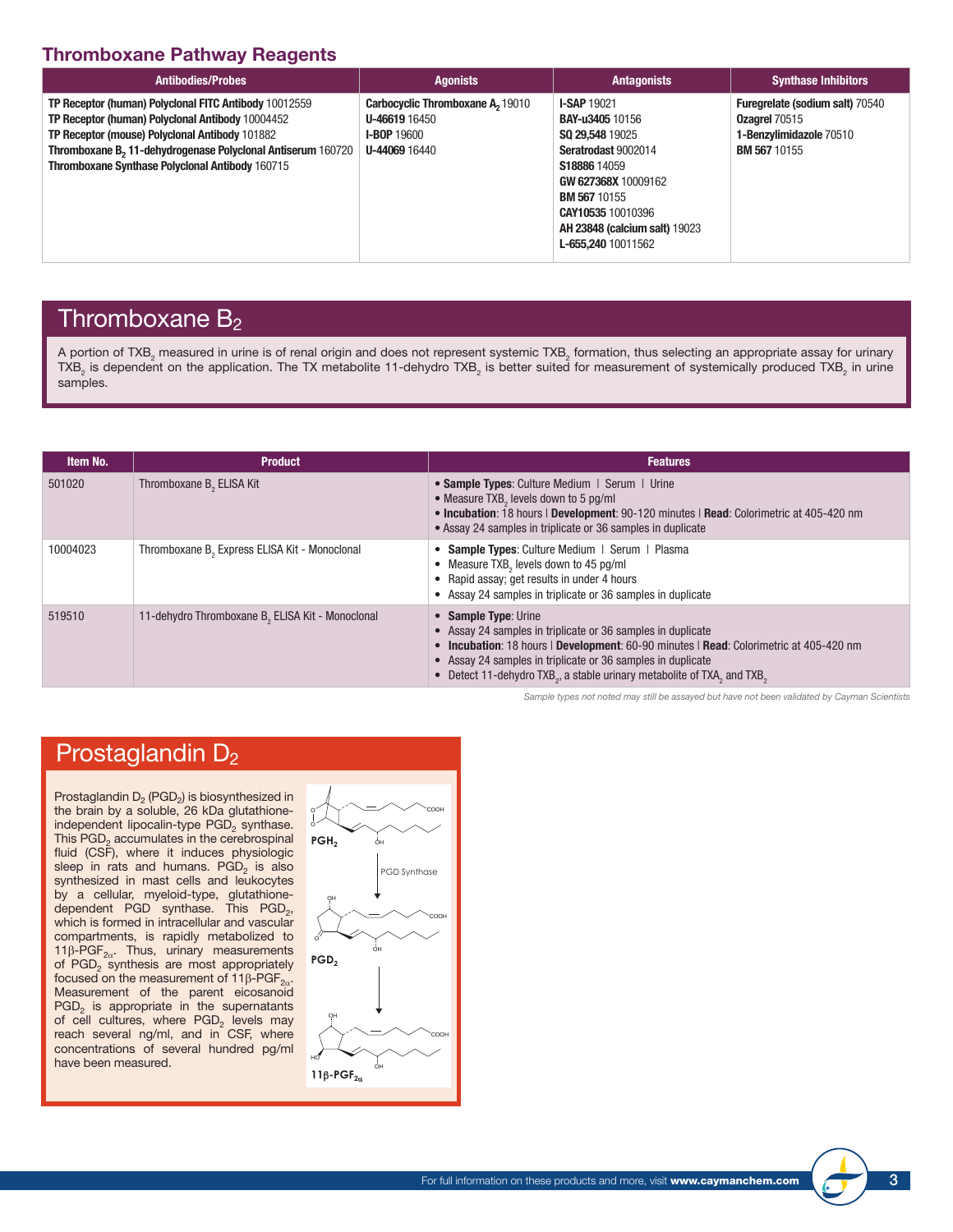| Item No. | <b>Product</b>                                      | <b>Features</b>                                                                                                                                                                                                                                                                                                                                                                                                              |
|----------|-----------------------------------------------------|------------------------------------------------------------------------------------------------------------------------------------------------------------------------------------------------------------------------------------------------------------------------------------------------------------------------------------------------------------------------------------------------------------------------------|
| 512031   | Prostaglandin D <sub>2</sub> ELISA Kit              | • Sample Types: Cell Lysates   Culture Medium<br>• Measure PGD, levels down to 55 pg/ml<br>. Incubation: 18 hours   Development: 90-120 minutes   Read: Colorimetric at 405-420 nm<br>• Assay 24 samples in triplicate or 36 samples in duplicate                                                                                                                                                                            |
| 512041   | Prostaglandin D <sub>2</sub> Express ELISA Kit      | • Sample Types: Cell Lysates   Culture Medium<br>• Measure PGD <sub>2</sub> levels down to 350 pg/ml<br>• Rapid assay; get results in under 4 hours<br>• Assay 24 samples in triplicate or 36 samples in duplicate                                                                                                                                                                                                           |
| 512011   | Prostaglandin D <sub>2</sub> -MOX ELISA Kit         | • Sample Types: Culture Medium   Plasma<br>• Measure PGD <sub>2</sub> -MOX levels down to 3.1 pg/ml<br>. Incubation: 18 hours   Development: 90-120 minutes   Read: Colorimetric at 405-420 nm<br>• Treatment of samples with MOX hydrochloride converts unstable PGD <sub>2</sub> to stable PGD <sub>2</sub> -MOX<br>• Highly sensitive<br>• NOTE: Derivatization of standards and samples is required before running assay |
| 500151   | Prostaglandin D <sub>2</sub> -MOX Express ELISA Kit | • Sample Types: Culture Medium   Plasma<br>• Measure PGD <sub>2</sub> -MOX levels down to 16 pg/ml<br>• Rapid assay; get results in under 4 hours<br>• Assay 24 samples in triplicate or 36 samples in duplicate<br>• Treatment of samples with MOX hydrochloride converts unstable PGD <sub>2</sub> to stable PGD <sub>2</sub> -MOX; MOX derivatization reagent<br>included with assay                                      |
| 516521   | 11 $\beta$ -Prostaglandin F <sub>20</sub> ELISA Kit | • Sample Types: Plasma   Urine<br>• Measure 11 $\beta$ -PGF <sub>2a</sub> levels down to 5 pg/ml<br>. Incubation: 18 hours   Development: 60-90 minutes   Read: Colorimetric at 405-420 nm<br>• Assay 24 samples in triplicate or 36 samples in duplicate<br>• NOTE: 11 $\beta$ -PGF <sub>2</sub> , may not be present in mouse urine – see Item No. 501001                                                                  |
| 501001   | tetranor-PGDM ELISA Kit                             | • Sample Type: Urine<br>• Measure tetranor-PGDM levels down to 40 pg/ml<br>• Incubation: 18 hours   Development: 60-90 minutes   Read: Colorimetric at 405-420 nm<br>• Assay 24 samples in triplicate or 36 samples in duplicate                                                                                                                                                                                             |

*Sample types not noted may still be assayed but have not been validated by Cayman Scientists*

## DP Receptor Reagents

|                            | <b>Antibodies</b>                                                                           | <b>Agonists</b>                                                                                              | <b>Antagonists</b>                                         | <b>PGD<sub>2</sub> Synthase</b><br><b>Inhibitors</b> | <b>PGD Synthase Antibodies</b>                                                                                    |
|----------------------------|---------------------------------------------------------------------------------------------|--------------------------------------------------------------------------------------------------------------|------------------------------------------------------------|------------------------------------------------------|-------------------------------------------------------------------------------------------------------------------|
| DP <sub>1</sub>            | DP <sub>1</sub> Receptor<br><b>Polyclonal</b><br>Antibody 101640                            | Prostaglandin D <sub>2</sub> 12010<br><b>BW 245C 12050</b><br>Prostaglandin J. 18500<br><b>BW 246C 12055</b> | AH 6809 14050<br>MK-0524 10009835<br><b>BW A868C 12060</b> | AT-56 13160<br>HQL-79 10134                          |                                                                                                                   |
| DP <sub>2</sub><br>(CRTH2) | CRTH2/DP <sub>2</sub><br>Receptor (C-Term)<br><b>Polyclonal</b><br><b>Antibody 10007002</b> | Prostaglandin D <sub>2</sub> 12010<br>15(R)-15-methyl Prostaglandin D <sub>2</sub> 12720                     | <b>BAY-u3405 10156</b><br>CAY10471 10006735                |                                                      | <b>Prostaglandin D Synthase</b><br>(hematopoietic-type; human) Monoclonal<br><b>Antibody (Clone 2A5) 10004345</b> |
|                            |                                                                                             | 13,14-dihydro-15-keto Prostaglandin D <sub>2</sub> 12610                                                     | CAY10595 10012553                                          |                                                      | <b>Prostaglandin D Synthase</b>                                                                                   |
|                            | CRTH2/DP <sub>2</sub><br>Receptor                                                           | Prostaglandin J <sub>2</sub> 18500                                                                           | CAY10597 10012539                                          |                                                      | (hematopoietic-type; mouse) Monoclonal<br><b>Antibody (Clone 7H4) 10004349</b>                                    |
|                            | (N-Term)<br><b>Polyclonal</b><br><b>Antibody 10004886</b>                                   | 15-deoxy-∆ <sup>12,14</sup> -Prostaglandin J <sub>2</sub> 18570                                              | OC000459 12027                                             |                                                      | <b>Prostaglandin D Synthase</b>                                                                                   |
|                            |                                                                                             | 15-deoxy- $\Delta$ <sup>12,14</sup> -Prostaglandin J <sub>2</sub> -2-glycerol ester 10010132                 |                                                            |                                                      | (hematopoietic-type) Polyclonal Antibody<br>160013                                                                |
|                            |                                                                                             | $\Delta$ <sup>12</sup> - Prostaglandin J <sub>2</sub> 18550                                                  |                                                            |                                                      | <b>Prostaglandin D Synthase</b>                                                                                   |
|                            |                                                                                             | 17-phenyl trinor Prostaglandin D <sub>2</sub> 12810                                                          |                                                            |                                                      | (hematopoietic-type; human) Polyclonal<br>Antibody 10004337                                                       |
|                            |                                                                                             | 15-deoxy- $\Delta$ <sup>12,14</sup> -Prostaglandin D <sub>2</sub> 12700                                      |                                                            |                                                      | <b>Prostaglandin D Synthase</b>                                                                                   |
|                            |                                                                                             | Indomethacin 70270                                                                                           |                                                            |                                                      | (hematopoietic-type; mouse) Polyclonal<br><b>Antiserum 10004348</b>                                               |
|                            |                                                                                             | 11-keto Fluprostenol 16783                                                                                   |                                                            |                                                      | Prostaglandin D Synthase (lipocalin-type;                                                                         |
|                            |                                                                                             | Prostaglandin D, 12990                                                                                       |                                                            |                                                      | human) Monoclonal Antibody (Clone<br>10A5) 10004342                                                               |
|                            |                                                                                             | 15(R)-Prostaglandin D <sub>2</sub> 10118                                                                     |                                                            |                                                      | Prostaglandin D Synthase (hematopoietic-                                                                          |
|                            |                                                                                             | 15(S)-15-methyl Prostaglandin D <sub>2</sub> 12730                                                           |                                                            |                                                      | type) Polyclonal Antibody 160003                                                                                  |
|                            |                                                                                             | 16,16-dimethyl Prostaglandin D, 12750                                                                        |                                                            |                                                      | Prostaglandin D Synthase (lipocalin-type;<br>mouse) Polyclonal Antibody 10004344                                  |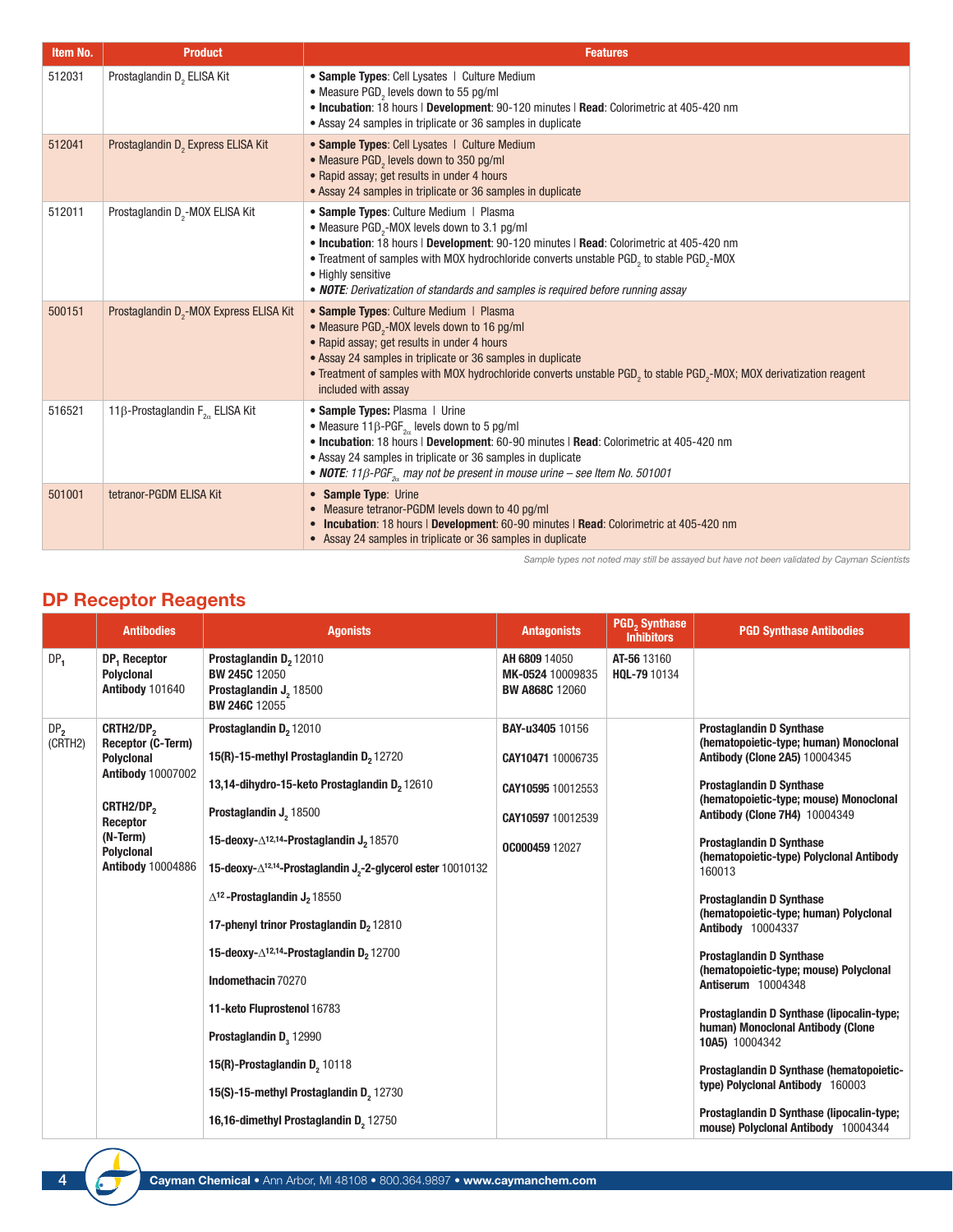## Prostaglandin E<sub>2</sub>

Prostaglandin E<sub>2</sub> (PGE<sub>2</sub>) is one of the primary arachidonic acid metabolites *via* the COX pathway and one of the most widely investigated prostaglandins (PGs). Like most eicosanoids, it does not exist preformed in any cellular reservoir. When cells are activated or exogenous free arachidonate is supplied,  $PGE_2$  is synthesized *de novo* and released into the extracellular space. *In vivo*, PGE<sub>2</sub> is rapidly converted to an inactive metabolite (13,14-dihydro-15-keto  $PGE<sub>2</sub>$ ) by the PG 15-dehydrogenase pathway. The half-life of  $PGE<sub>2</sub>$  in the circulatory system is approximately 30 seconds and normal plasma levels are 3-12 pg/ml. Because of the rapid metabolism of PGE<sub>2</sub>, the determination of *in vivo* PGE<sub>2</sub> biosynthesis is often best accomplished by the measurement of PGE<sub>2</sub> metabolites. PGE<sub>2</sub> activity influences inflammation, fertility and parturition, gastric mucosal integrity, and immune modulation. Because of its involvement in inflammation,  $PGE<sub>2</sub>$  is a key indicator of NSAID efficacy *via* inhibition of COX-1 and COX-2.



### **PGE**<sub>2</sub> Pathway Reagents

|                 | <b>Receptor</b>                                                                                                                                                                                                                        | <b>Agonists</b>                                                                                                                                                           | <b>Antagonists</b>                                                                                                                                       | <b>Synthase</b>                                                                                                                                                                                                                                                                                                                                                                                                                                                                                               | PGE <sub>2</sub> Syn-<br>thase                                                                                                      |  |  |  |                                                            |
|-----------------|----------------------------------------------------------------------------------------------------------------------------------------------------------------------------------------------------------------------------------------|---------------------------------------------------------------------------------------------------------------------------------------------------------------------------|----------------------------------------------------------------------------------------------------------------------------------------------------------|---------------------------------------------------------------------------------------------------------------------------------------------------------------------------------------------------------------------------------------------------------------------------------------------------------------------------------------------------------------------------------------------------------------------------------------------------------------------------------------------------------------|-------------------------------------------------------------------------------------------------------------------------------------|--|--|--|------------------------------------------------------------|
|                 | <b>Antibodies</b>                                                                                                                                                                                                                      |                                                                                                                                                                           |                                                                                                                                                          | <b>Antibodies</b>                                                                                                                                                                                                                                                                                                                                                                                                                                                                                             | <b>Inhibitors</b>                                                                                                                   |  |  |  |                                                            |
| EP <sub>1</sub> | EP, Receptor Polyclonal Antibody 101740                                                                                                                                                                                                | Prostaglandin E <sub>2</sub> 14010<br>17-phenyl trinor Prostaglandin E, 14810                                                                                             | AH 6809 14050<br>SC-19220 14060<br>ONO-8711 14070<br>SC-51089 10011561<br>SC-51322 10010744<br>GW 848687X 10010410                                       | Prostaglandin E Synthase-1 (microsomal)<br>Polyclonal Antibody 160140<br>Prostaglandin E Synthase-1 (microsomal)<br>Monoclonal Antibody (Clone 6C6) 10004350<br><b>Prostaglandin E</b><br>Synthase-2 (microsomal)<br>Polyclonal<br>Antibody 160145<br><b>Prostaglandin E Synthase</b><br>(cytosolic) Polyclonal<br>Antibody 160150<br><b>Prostaglandin E Synthase (cytosolic)</b><br><b>Monoclonal Antibody</b><br>(Clone JJ6) 18219<br>Prostaglandin E Synthase (cytosolic, FL)<br>Polyclonal Antibody 10209 |                                                                                                                                     |  |  |  | CAY10526<br>10010088<br><b>YS-121</b><br>13665<br>CAY10589 |
| EP <sub>2</sub> | EP <sub>2</sub> Receptor Polyclonal Antibody 101750<br>EP <sub>2</sub> Receptor Polyclonal PE Antibody 10477<br>Anti-EP, Receptor:SureLight® R-PE 16684                                                                                | Prostaglandin E <sub>2</sub> 14010<br>Butaprost 13740<br>11-deoxy-16,16-dimethyl Prostaglandin E, 14570<br>19(R)-hydroxy Prostaglandin E, 14910<br>Misoprostol 13820      | AH 6809 14050<br>PF-04418948 15016<br>TG4-155 17639                                                                                                      |                                                                                                                                                                                                                                                                                                                                                                                                                                                                                                               | 13164<br><b>CAY10678</b><br>15129<br><b>MF63</b><br>13217<br>CAY10686<br>9001962<br><b>Pirinixic Acid</b><br>Aminothiazole<br>15483 |  |  |  |                                                            |
| EP <sub>3</sub> | EP <sub>3</sub> Receptor Polyclonal Antibody 101760                                                                                                                                                                                    | Prostaglandin E <sub>2</sub> 14010<br>Sulprostone 14765<br>17-phenyl trinor Prostaglandin E, 14810<br>11-deoxy-16,16-dimethyl Prostaglandin E, 14570<br>Misoprostol 13820 | AH 6809 14050<br>L-798,106 11129                                                                                                                         |                                                                                                                                                                                                                                                                                                                                                                                                                                                                                                               |                                                                                                                                     |  |  |  |                                                            |
| EP <sub>4</sub> | EP <sub>4</sub> Receptor (N-Term) Polyclonal Antiserum 101770<br>EP <sub>4</sub> Receptor (C-Term) Polyclonal Antibody 101775<br>EP, Receptor (C-Term) Polyclonal PE Antibody 10479<br>Anti-EP, Receptor (C-Term):SureLight® APC 16625 | Prostaglandin E <sub>2</sub> 14010<br>CAY10580 16835<br>L-902,688 10007712<br>Misoprostol 13820<br>KMN-80 15435<br>Rivenprost 13618<br>CAY10684 15966                     | GW 627368X 10009162<br>L-161,982 10011565<br>AH 23848 (calcium salt) 19023<br>MF498 15973<br>CJ-42794 10010428<br>CJ-023423 10010355<br>ON-AE3-208 14522 |                                                                                                                                                                                                                                                                                                                                                                                                                                                                                                               |                                                                                                                                     |  |  |  |                                                            |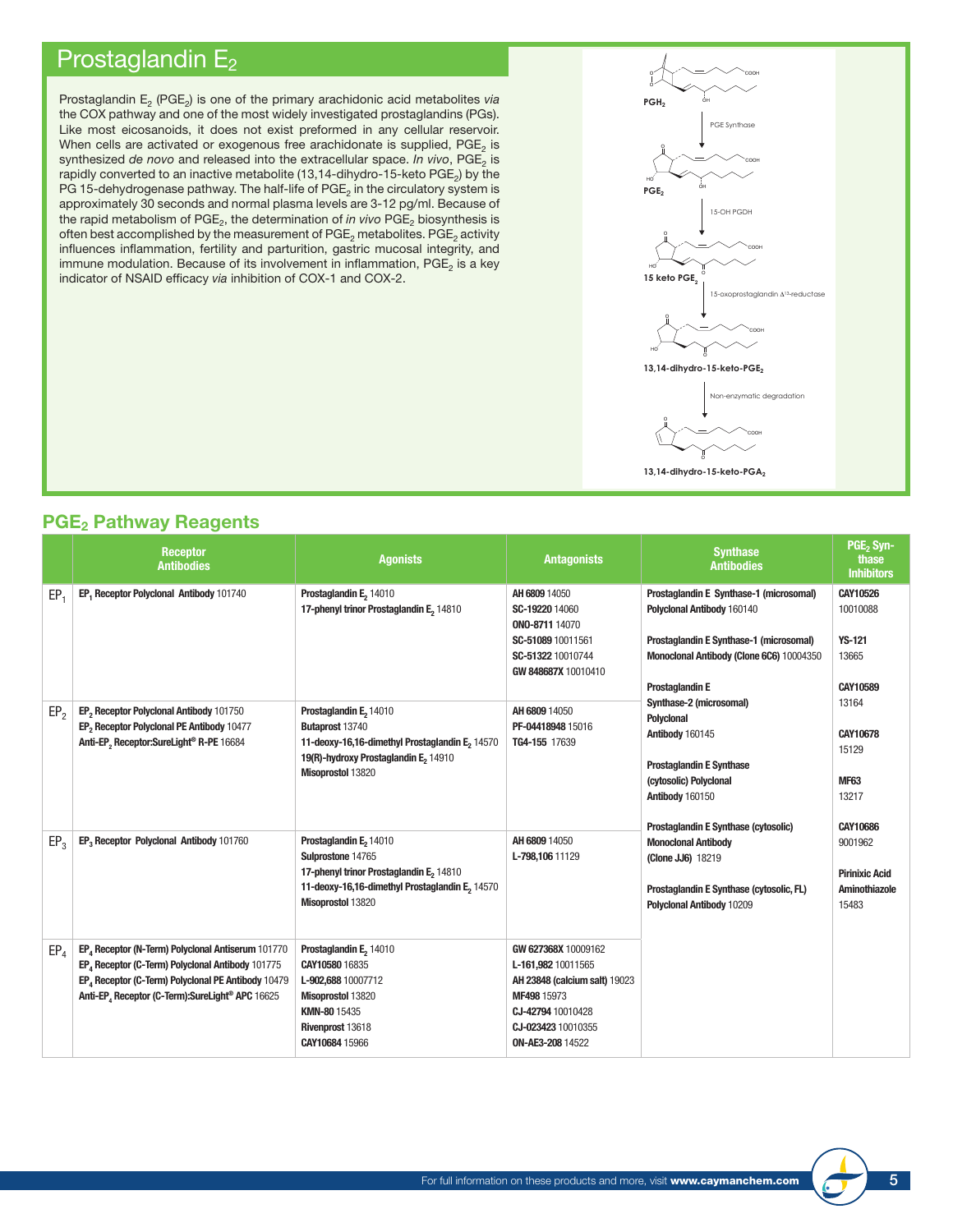| Item No. | <b>Product</b>                                      | <b>Features</b>                                                                                                                                                                                                                                                                                                            |
|----------|-----------------------------------------------------|----------------------------------------------------------------------------------------------------------------------------------------------------------------------------------------------------------------------------------------------------------------------------------------------------------------------------|
| 514010   | Prostaglandin E <sub>2</sub> ELISA Kit - Monoclonal | • Measure PGE2 in multiple sample types<br>• Measure PGE, levels down to 15 pg/ml<br>• Incubation: 18 hours   Development: 60-90 minutes   Read: Colorimetric at 405-420 nm<br>• Assay 24 samples in triplicate or 36 samples in duplicate<br>• NOTE: PGE, is found in urine, but it is of mixed systemic and renal origin |
| 500141   | Prostaglandin E, Express ELISA Kit                  | • Measure PGE2 in multiple sample types<br>Measure PGE, levels down to 36 pg/ml<br>Rapid assay; get results in under 4 hours<br>• Assay 24 samples in triplicate or 36 samples in duplicate<br>• NOTE: PGE, is found in urine, but it is of mixed systemic and renal origin                                                |
| 514531   | Prostaglandin E Metabolite ELISA Kit                | • Converts major urinary and plasma metabolites of PGE2 to a single, stable derivative that is easily quantified<br>• Measure PGEM levels down to 2 pg/ml<br>• Incubation: 18 hours   Development: 60-90 minutes   Read: Colorimetric at 405-420 nm<br>• Assay 24 samples in triplicate or 36 samples in duplicate         |

*Sample types not noted may still be assayed but have not been validated by Cayman Scientists*

## Prostaglandin  $F_{2\alpha}$

Prostaglandin  $F_{2\alpha}$  (PGF<sub>2 $\alpha$ </sub>) is produced from arachidonic acid through the enzymatic reduction of PGH<sub>2</sub>. The conversion to PGF<sub>2 $\alpha$ </sub> has been shown in many cells including kidney, uterus, and seminal vesicles. The prominent action of  $\mathsf{PGF}_{2\alpha}$  is luteolysis, as well as bronchoconstriction and constriction of the trachea and vascular smooth muscle. Binding of PGF<sub>2 $\alpha$ </sub> has been demonstrated in a variety of tissues, of which the corpus luteum shows the highest activity. Like all of the primary PGs, PGF<sub>2 $\alpha$ </sub> has a very short half-life in the general circulation. The plasma concentration of  $PGF_{2\alpha}$  in humans is <10 pg/ml, and probably no more than 1-2 pg/ml. PGF<sub>2 $\alpha$ </sub> is rapidly metabolized by 15-hydroxy PG dehydrogenase and both β- and ω-oxidation systems to a variety of polar metabolites including 13,14-dihydro-15-keto PGF $_{2\alpha}$ . In primary cultures, the metabolism of  $PGF_{2\alpha}$  is much more limited, and it may collect in the supernatant medium to easily measured concentrations.



**13,14-dihydro-15-keto PGF<sub>2α</sub>** 

| Item No. | <b>Product</b>                                                               | <b>Features</b>                                                                                                                                                                                                                                                                                                                                                                                                            |
|----------|------------------------------------------------------------------------------|----------------------------------------------------------------------------------------------------------------------------------------------------------------------------------------------------------------------------------------------------------------------------------------------------------------------------------------------------------------------------------------------------------------------------|
| 516011   | Prostaglandin $F_{2\alpha}$<br><b>ELISA Kit</b>                              | • Measure PGF2a in multiple sample types<br>• Measure PGF <sub>2x</sub> levels down to 10 pg/ml<br>• Incubation: 18 hours   Development: 90-120 minutes<br><b>Read:</b> Colorimetric at 405-420 nm<br>• Assay 24 samples in triplicate or 36 samples in<br>duplicate<br>• <b>NOTE</b> : PGF <sub>2</sub> , has a short half-life in circulation – it is<br>quickly metabolized into 13,14-dihydro-15-keto PGF <sub>2</sub> |
| 516671   | 13,14-dihydro-<br>15-keto<br>Prostaglandin $F_{2\alpha}$<br><b>ELISA Kit</b> | • Detect 13,14-dihydro-15-keto $\mathsf{PGF}_{2n}$ , a stable<br>metabolite of PGF <sub>20</sub><br>• Assay 24 samples in triplicate or 36 samples in<br>duplicate<br>• Measure 13,14-dihydro-15-keto $PGF_{2a}$ levels down to<br>$15$ pg/ml<br>• Incubation: 18 hours   Development: 90-120 minutes<br>Read: Colorimetric at 405-420 nm                                                                                  |

#### *Sample types not noted may still be assayed but have not been validated by Cayman Scientists*

## $PGF<sub>2\alpha</sub>$  Analogs as Ocular Hypotensives

Certain metabolically stable analogs of  $PGF_{2\alpha}$  act as highly potent agonists for the FP receptor. In human and animal models of glaucoma, FP receptor agonist activity corresponds very closely with intraocular hypotensive activity. Both 17-phenyl trinor  $\mathsf{PGF}_{2\alpha}$  ethyl amide, an F-series PG analog, and latanoprost, an F-series PG ester prodrug, have been approved for use as ocular hypotensive agents.

| Item No. | <b>Product</b>                                                  | <b>Features</b>                                                                                                                                                                                                                                                              |
|----------|-----------------------------------------------------------------|------------------------------------------------------------------------------------------------------------------------------------------------------------------------------------------------------------------------------------------------------------------------------|
| 516821   | 17-phenyl<br>trinor<br>Prostaglandin<br>$F_{2\alpha}$ ELISA Kit | Measure 17-phenyl trinor $PGF_{2\alpha}$ (also known as<br>bimatoprost) levels down to 2.6 pg/ml<br><b>Incubation: 18 hours   Development: 90-120 minutes  </b><br><b>Read:</b> Colorimetric at 405-420 nm<br>• Assay 24 samples in triplicate or 36 samples in duplicate    |
| 516811   | Latanoprost<br><b>ELISA Kit</b>                                 | Measure the free acid form of latanoprost<br>$\bullet$<br>Measure latanoprost levels down to 15.5 pg/ml<br><b>Incubation:</b> 2 hours   Development: 60-90 minutes  <br><b>Read:</b> Colorimetric at 405-420 nm<br>Assay 24 samples in triplicate or 36 samples in duplicate |
| 516761   | Fluprostenol<br><b>ELISA Kit</b>                                | Measure the free acid form of fluprostenol<br>Measure fluprostenol levels down to 16 pg/ml<br>Incubation: 18 hours   Development: 90-120 minutes  <br><b>Read:</b> Colorimetric at 405-420 nm<br>Assay 24 samples in triplicate or 36 samples in duplicate                   |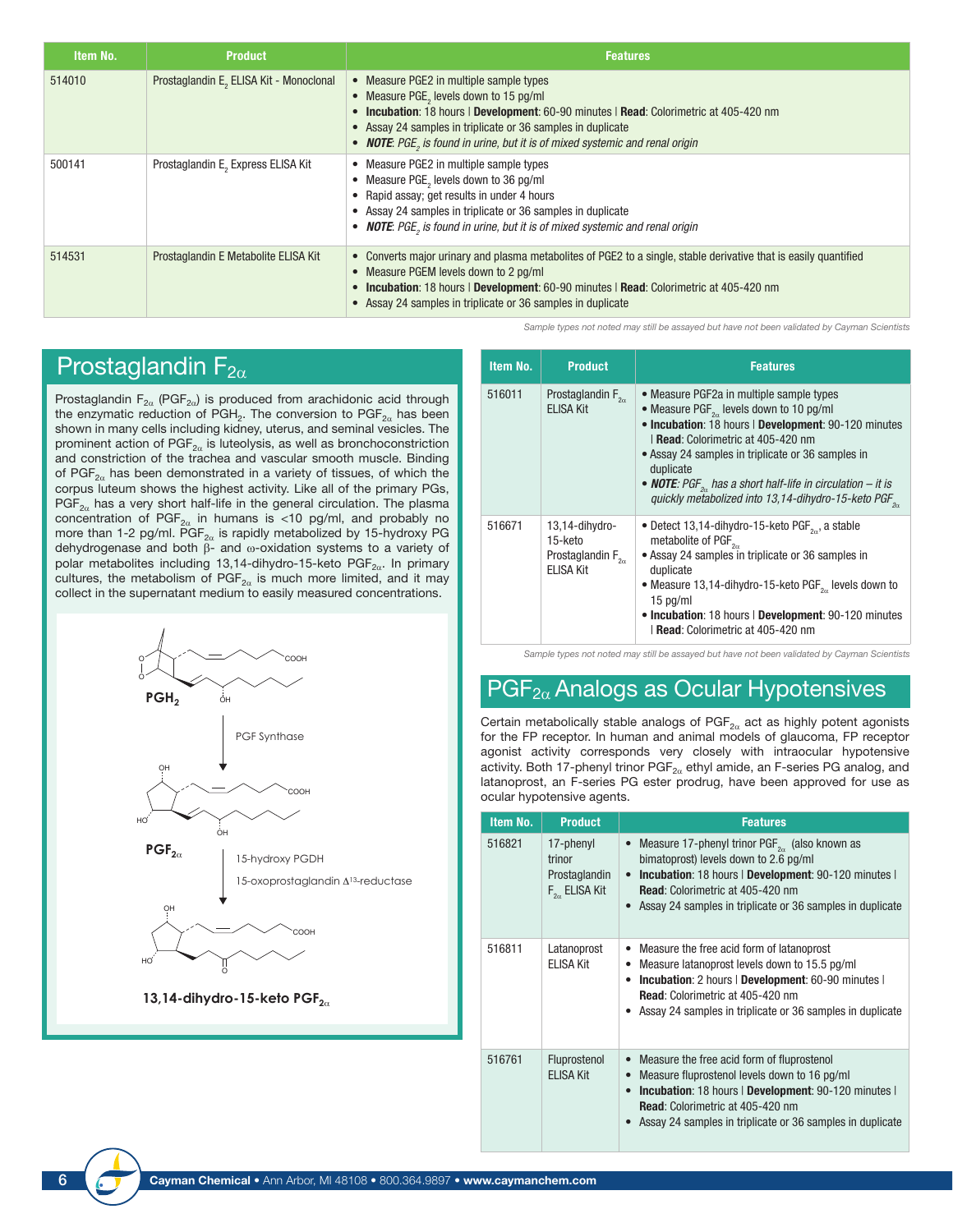## FP Receptor Reagents

| <b>Antibodies/Probes</b>        | <b>Agonists</b>                                                    |                                                 | <b>Antagonists</b>                    |
|---------------------------------|--------------------------------------------------------------------|-------------------------------------------------|---------------------------------------|
| FP Receptor Polyclonal Antibody | Prostaglandin $F_{2\alpha}$                                        | (+)-Cloprostenol                                | AL 8810                               |
| 101802                          | 16010                                                              | 16765                                           | 16735                                 |
|                                 | 16,16-dimethyl Prostaglandin $F_{2a}$                              | (+)-Cloprostenol (sodium salt)                  | AL 8810 isopropyl ester               |
|                                 | 16750                                                              | 16766                                           | 10113                                 |
|                                 | 15(S)-15-methyl Prostaglandin $F_{2a}$                             | 16-phenoxy tetranor Prostaglandin $F_{2\alpha}$ | AL 8810 methyl ester                  |
|                                 | 16743                                                              | 16760                                           | 10008370                              |
|                                 | Latanoprost                                                        | <b>Tafluprost</b>                               | Prostaglandin $F_{2a}$ dimethyl amide |
|                                 | 16812                                                              | 10005440                                        | 16032                                 |
|                                 | Latanoprost (free acid)                                            | <b>Tafluprost (free acid)</b>                   | Prostaglandin $F_{2a}$ dimethyl amine |
|                                 | 16811                                                              | 10005439                                        | 16033                                 |
|                                 | 17-phenyl trinor Prostaglandin F <sub>2.</sub><br>16810            | <b>Fluprostenol</b><br>16768                    |                                       |
|                                 | 17-phenyl trinor Prostaglandin F <sub>2</sub> ethyl amide<br>16820 | <b>Fluprostenol isopropyl ester</b><br>16769    |                                       |

## Isoprostanes

The isoprostanes are a family of eicosanoids formed by the random oxidation of tissue phospholipids by oxygen radicals. 8-Isoprostane has been proposed as a marker of antioxidant deficiency and oxidative stress.

| Item No. | <b>Product</b>                  | <b>Features</b>                                                                                                                                                                                                                                                                                                                                            |
|----------|---------------------------------|------------------------------------------------------------------------------------------------------------------------------------------------------------------------------------------------------------------------------------------------------------------------------------------------------------------------------------------------------------|
| 516351   | 8-Isoprostane ELISA Kit         | • Sample Types: Culture Medium   Plasma   Serum   Urine<br>• Measure 8-isoprostane levels down to 3 pq/ml<br>• Measure 8-isoprostane, a biomarker of oxidative stress and antioxidant deficiency<br>• Incubation: 18 hours   Development: 90-120 minutes   Read: Colorimetric at 405-420 nm<br>• Assay 24 samples in triplicate or 36 samples in duplicate |
| 516360   | 8-Isoprostane Express ELISA Kit | <b>Sample Types:</b> Plasma   Serum   Tissue Culture Supernatants   Urine   Whole Blood<br>• Measure 8-isoprostane levels down to 10 pg/ml<br>• Measure 8-isoprostane, a biomarker of oxidative stress and antioxidant deficiency<br>• Rapid assay; get results in under 4 hours<br>Assay 24 samples in triplicate or 36 samples in duplicate              |

*Sample types not noted may still be assayed but have not been validated by Cayman Scientists*